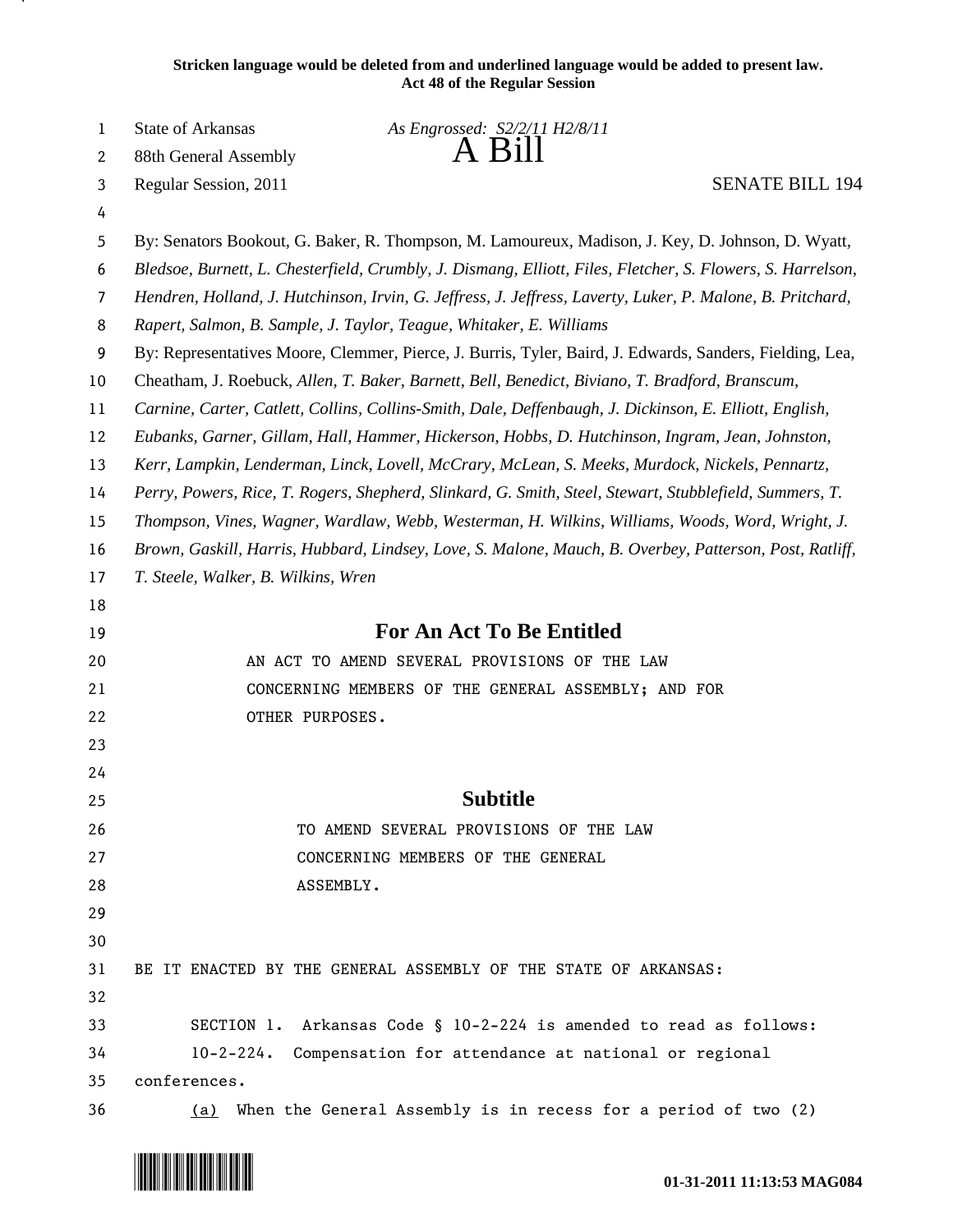weeks or more, a member of the General Assembly is: (1) Authorized to attend national or regional conferences under the same conditions as apply to the attendance at the conferences after sine die adjournment of the General Assembly; and (2) Entitled to receive reimbursement from the same sources and under the same conditions for conferences occurring after sine die adjournment for: 8 (A) Reasonable and necessary expenses for: (i) Travel; 10 (ii) Meals; and 11 (iii) Lodging; and 12 (B) Other authorized expenses. (b)(1) A member of the General Assembly may travel to a national or regional conference by commercial airplane, private vehicle, or other approved method of transportation. (2)(A) Reimbursement for out-of-state travel is the lesser rate 17 of reasonable airfare or the established rate of private car mileage based on map mileage when driven. (B) Travel authorized by a chair of a legislative committee shall also be subject to approval by the Speaker of the House of Representatives or the President Pro Tempore of the Senate. (C) When the Speaker of the House of Representatives or the President Pro Tempore of the Senate provides the written authorization to travel, the Speaker of the House of Representatives or his or her designee or the President Pro Tempore of the Senate or his or her designee shall determine the amount of reimbursement in dollars and cents. (3)(A) A member of the General Assembly who prefers to be reimbursed for travel to a national or regional conference by a mode of transportation other than private vehicle or commercial airplane shall submit a request for reimbursement to the Speaker of the House of Representatives or the President Pro Tempore of the Senate in a manner established respectively by the Speaker of the House or Representatives or the President Pro Tempore of the Senate. (B) A member of the General Assembly who submits a request for reimbursement under subdivision of (b)(3)(A) of this section shall be

01-31-2011 11:13:53 MAG084